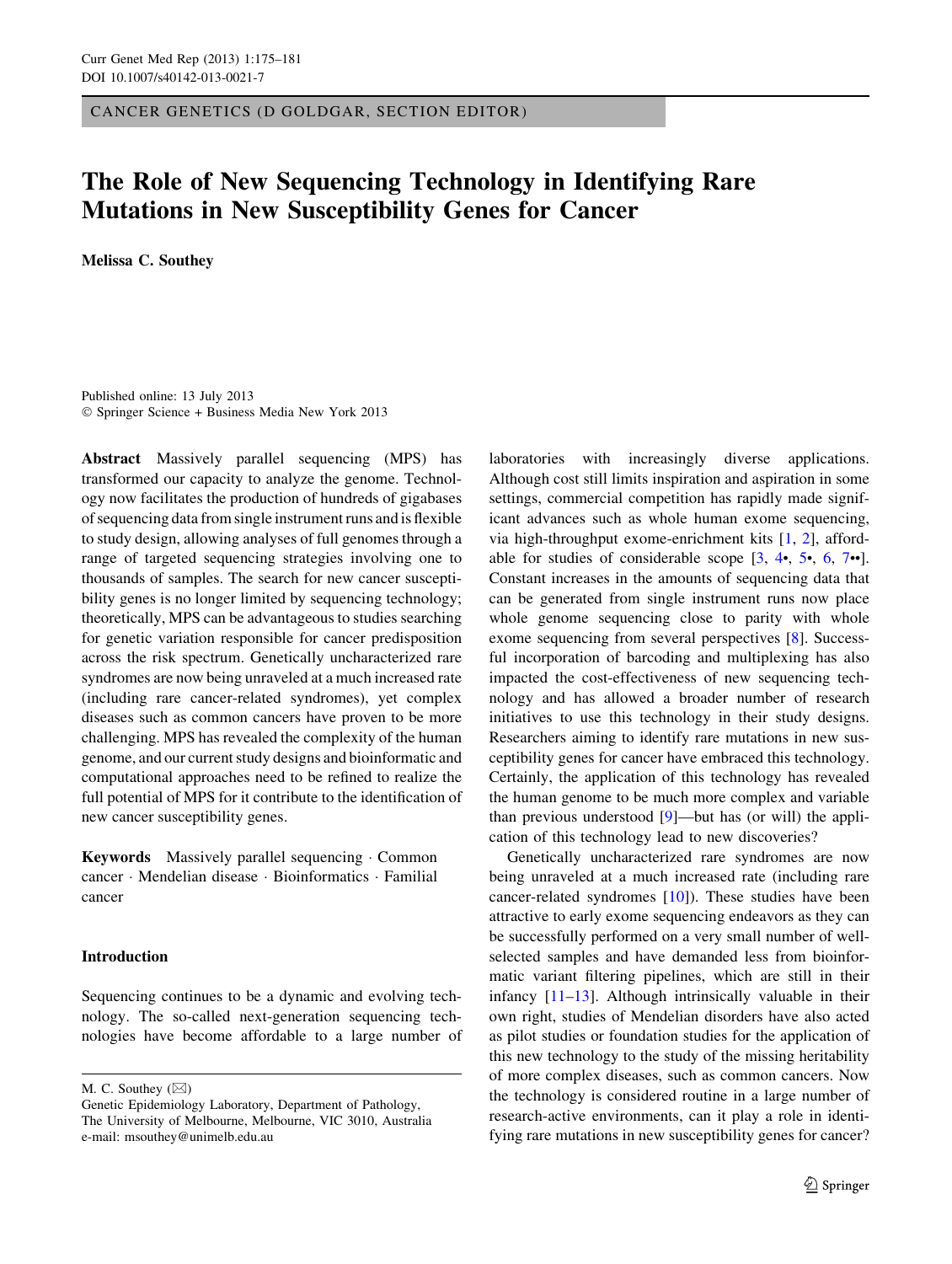#### What Is the New Technology?

Massively parallel sequencing (MPS) includes many highthroughput approaches to sequencing that share the feature of sequencing massive amounts of DNA (or RNA) in parallel. Although the detail of the chemistry used differs between platforms, all platforms work on the basis of sequencing spatially separated, clonally amplified templates (referred to as a library). MPS is also referred to as "next-generation sequencing," but here I use the term "massively parallel sequencing" (MPS), allowing for several more and anticipated ''next generations'' of sequencers. At the time of writing, at least five sequencing platforms with various protocols for library preparation, sequencing chemistry, fragment read length, run times, and amount of sequencing data that can be produced in an instrument run are regarded as having established themselves in the marketplace.

The step from the (previous) gold standard Sanger sequencing (based on the chain termination method described by Sanger et al.  $[14]$  $[14]$ ) to MPS (sequencing by synthesis) has not been another small step in the slow incremental improvements to sequencing technology—it is something like a technological revolution. Genetic research of diverse endeavors has been, or will be, substantially changed by this new technology, and activities are already under way to introduce this technology into the diagnostic/ clinical arena [\[15–17](#page-4-0)].

To date, exome capture followed by MPS has been a much more feasible option compared with whole genome MPS for most applications in cancer genetics. This is a result of (1) the availability of commercially produced exome-enrichment products, (2) most of the currently identified disease-causing mutations in Mendelian disorders being in coding (or flanking intronic) regions of genes, thus making the approach arguably sound, (3) the availability of strategies to interpret exomic and proximal splice junction sequencing variation in terms of possible disease association  $[18-23]$ , and (4) cost (exome MPS had been, until 2012, approximately ten times more expensive that genome MPS despite the cost of the front-end enrichment process/products).

Very recently there has been less compelling justification for undertaking exome capture followed by MPS rather than whole genome MPS for cancer gene discovery projects. The key factors to change in a relatively short period of time are as follows: (1) the cost differential, which is now more moderate (around threefold to fourfold); (2) computational capacities and analytical pipelines have developed to make possible the analysis of significantly larger data files; (3) there is increasing interest in interpreting and ability to interpret noncoding regions of the genome, and (4) some of the technical limitations experienced with exome capture followed by MPS (associated with the capture process) are not encountered.

MPS platforms are not limited to the sequencing of genomes and exomes (DNA), transcriptomes, and methylomes, and other sequencing targeted strategies are emerging as innovative approaches to address current research questions.

# The Search for Cancer Predisposition Genes

Over the last few decades a small collection of cancer predisposition genes have been identified by applying, at least by today's standards, rather blunt tools. Many of these early findings were assisted by clinical observations of phenotype that facilitated the selection of rare families most likely to have dominantly inherited disease that were most informative for linkage studies. These families included (1) families selected by having thousands of polyps in the colon and a predisposition to the development of colon cancer (familial adenomatous polyposis) that led to the identification of the adenomatous polyposis coli gene  $(APC)$  [[24–](#page-4-0)[26\]](#page-5-0), (2) families with multiple cases of breast and ovarian cancer that led to the identification of BRCA1 [\[27](#page-5-0), [28\]](#page-5-0) and (3) families with both male and female breast cancer that made possible the identification of BRCA2 [[29,](#page-5-0) [30](#page-5-0)]. Mutations in these genes are typically rare and associated with a high risk of cancer (Fig. [1\)](#page-2-0). Much more diverse clinical phenotypes associated with carrying mutations in these genes are now apparent, and there is evidence that some mutations are associated with more moderate risk [\[31](#page-5-0)] and/or attenuated disease [\[32](#page-5-0)].

As linkage studies failed to identify further reliable signals, the search for further cancer predisposition genes moved into a phase of candidate gene screening. This screening was supported by advances in Sanger sequencing that allowed a move away from manual chain-termination radioactive sequencing in slab gels to fluorescent capillary-based sequencing that allowed automated basecalling. Candidate genes were predominantly selected on the basis of having some relationship with the previously identified cancer predisposition genes (same pathway and or function), and led to the identification of another small number of cancer susceptibility genes. Illustrative examples of this include the screening for MUTYH mutations (particularly in APC mutation negative families with a high number of somatic  $G:C>T:A$  mutations in their tumors) owing to its role in base excision repair [[33,](#page-5-0) [34\]](#page-5-0) and the screening for PALB2 mutations in BRCA1 and BRCA2 mutation negative affected women from multiplecase breast cancer families because the PALB2 gene product was known to interact with BRCA2, and biallelic mutations in PALB2, similar to biallelic BRCA2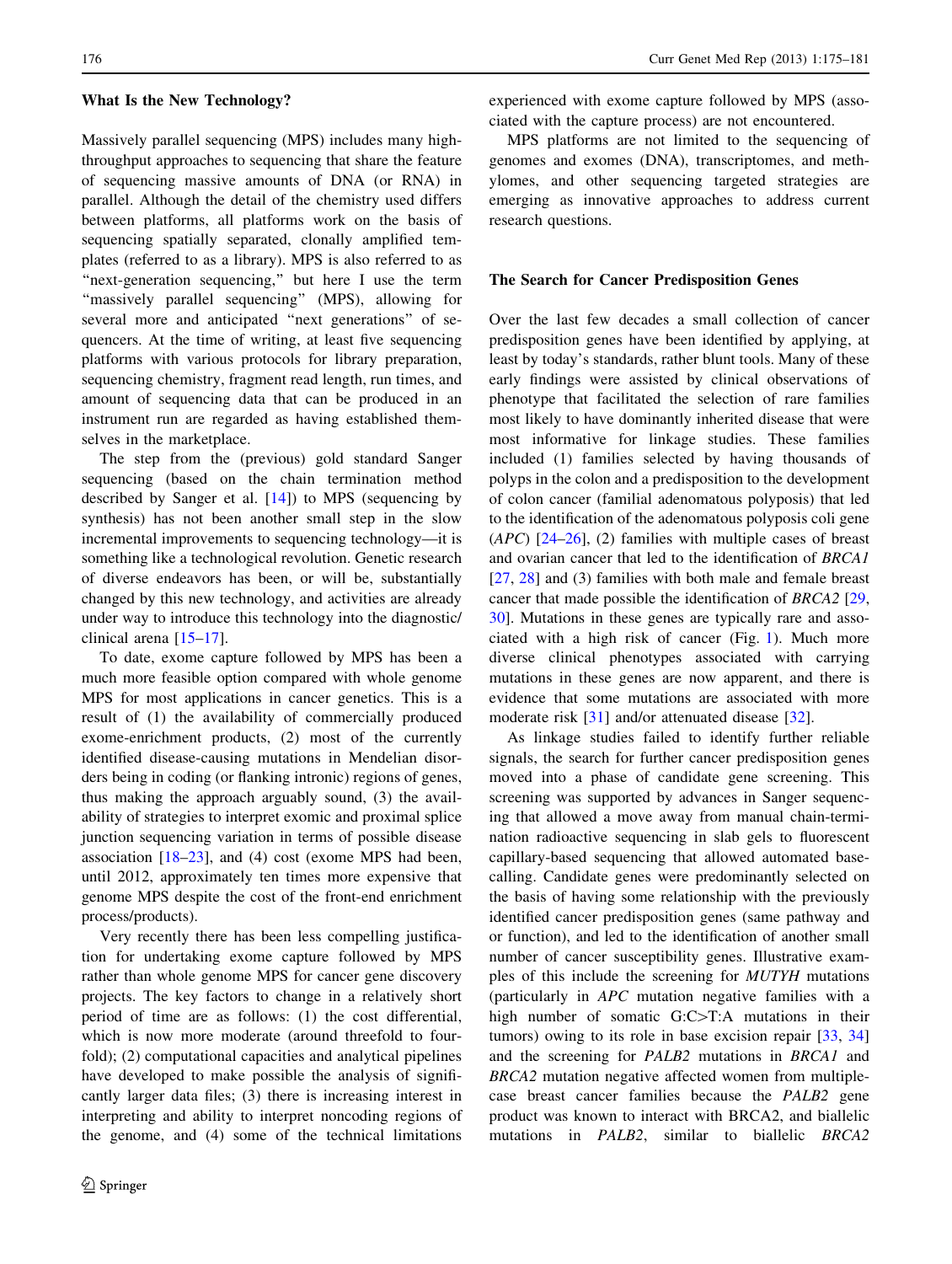<span id="page-2-0"></span>

Fig. 1 The figure adapts a popular approach to illustrating the spectrum of genetic variants associated with different magnitudes of cancer risk [\[69](#page-6-0)]. The strength of massively parallel sequencing (MPS) to characterize genetic variants associated with cancer risk spectrum and the niches of pre-MPS and post-MPS methodology are indicated. For cancer-predisposing genetic variant discovery research, the resources of highly selected multiple-case families have been successfully used to identify high-risk genetic variants using linkage

mutations, caused Fanconi anemia [[35–37\]](#page-5-0). Mutations in these genes are also generally very rare and are thought to be associated with, on average, more moderate cancer risk [\[35](#page-5-0)] and in some instances more moderate phenotype (e.g. biallelic *MUTYH* mutation associated colon cancer) [[33,](#page-5-0) [38\]](#page-5-0). Further developments in high-throughput, cost-effective mutation screening methods that generally applied Sanger sequencing in a validation phase made possible considerable candidate gene sequencing and resequencing that further defined mutation frequency and associated cancer risks [[39–45\]](#page-5-0) (see Fig. 1). The frequency of some specific mutations in a number of these genes has made possible mutation-specific risk estimation, which provides evidence for much higher cancer risk associated with some mutations  $(ATM \text{ c.7271 } T>G [46-48]; PALB2$ c.3113G $>[49]$  $>[49]$  $>[49]$ , *PALB2* c.1592delT [\[50](#page-5-0)]) and evidence for alternative modes of genetic inheritance of risk (e.g., colorectal cancer risk associated with monoallelic mutations in MUTYH [[43\]](#page-5-0).

and later candidate gene mutation screening projects. Studies of all breast cancer, typically case–control studies, have been successfully used to identify common genetic variants associated with very small increases in risk via high-density SNP array genotyping. MPS has the potential to identify genetic variation associated with a broad spectrum of cancer risk (depending on the study design) and usually requires follow-up validation initiatives that can also be MPS-based

## Cancer, "Missing Heritability," and MPS

A considerable proportion of the heritable risk for common cancers remains unexplained. Current estimates of what proportion of familial risk is explained by what we currently know about genetic cancer risk are in the order of 30–48 % for common cancers. These estimates include contributions from rare mutations in genes that convey high to moderate risk of cancer (discussed earlier) and the large number of common genetic variants (individually associated with very small increased risk) identified via genome-wide association studies. For breast cancer, the current estimate of the proportion of familial risk explained by common genetic variants is approximately 28 %, and another approximately 20 % is explained by rare mutations in breast cancer susceptibility genes such as BRCA1, BRCA2, and PALB2 [\[51](#page-5-0)]. For prostate cancer, 70 identified common genetic variants account for approximately 30 % of the familial risk [[52\]](#page-5-0).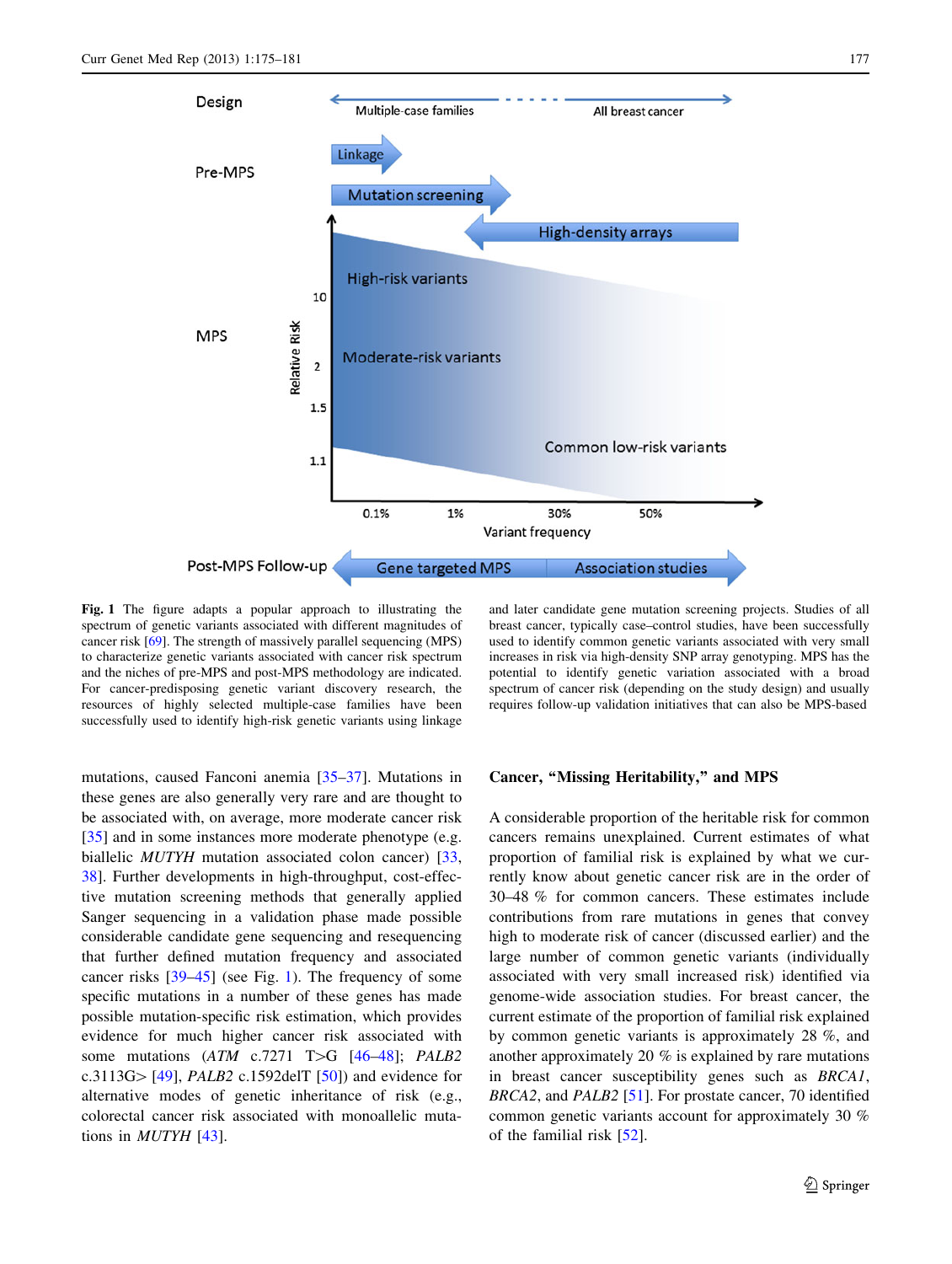The nature of the missing heritability of common cancer is currently a matter of conjecture and has received much attention. A proportion of this missing heritability is likely to be explained by rare mutations in a large number of different genes [\[53–55](#page-5-0)].

Can the application of MPS technology uncover more of the missing heritability of common cancer? In the context of identifying rare mutations in genes that are associated with high to moderate risk of cancer, the challenge is no longer a technical one but rather an issue of study design and data interpretation.

A fundamental part of the leap from the methodology applied in past candidate gene mutation scanning projects (see earlier) to MPS platforms is the capability to search for cancer susceptibility genes in a so-called agnostic manner. To successfully achieve an agnostic approach to find additional cancer susceptibility genes, several aspects of the study design need to be carefully considered, although most require the incorporation of several assumptions about the underlying genetic architecture [\[56](#page-5-0)••].

# Early Experiences

It could be well argued that the most successful application of MPS is the discovery of rare variants in new susceptibility genes for cancer is the identification of *HOXB13* as a prostate cancer susceptibility gene [[57](#page-5-0)••]. This is a fusion of old data and the new technology as the investigators applied targeted capture of genes within a region of 17q21- 22 that demonstrated linkage in a proportion of multiplecase families [[58\]](#page-5-0). Targeted capture followed by MPS in selected individuals from families selected for linkage to this region revealed a rare (found in four of 94 DNA screened) but recurrent mutation in HOXB13 (G84E) that has subsequently been extensively validated as associated with prostate cancer risk [[59–61\]](#page-5-0). Similar large collections of linkage data are available for other cancer studies, and several similar initiatives are under way.

There are some recent reports from breast cancer researchers who have applied exome capture followed by MPS to multiple, affected members of multiple-case breast cancer families. This design offers researchers some capacity to use the family design in data filtering pipelines to both manage sequencing artifacts and annotate variant sharing between relatives  $[3, 56 \bullet 62 \bullet]$  $[3, 56 \bullet 62 \bullet]$  $[3, 56 \bullet 62 \bullet]$  $[3, 56 \bullet 62 \bullet]$  $[3, 56 \bullet 62 \bullet]$  $[3, 56 \bullet 62 \bullet]$ .

Some demonstration of the intrafamily exomesequencing approach to identify breast cancer susceptibility genes has been realized. Thompson et al. [[5](#page-4-0)•] have reported rare variants in FANCC and BLM, which are responsible for the autosomal recessive disorders Fanconi anemia and Bloom syndrome, respectively, and Park et al. [\[63](#page-6-0)] have reported rare variants in XRCC2. These genes have been identified as strong candidates from early initiatives, with strong reliance on prior gene function knowledge, rather than application of an agnostic gene assessment algorithm. Larger-scale validation of these genes as breast cancer susceptibility genes has provided further insight into their possible role in cancer predisposition [\[63,](#page-6-0) [64\]](#page-6-0), yet have also illustrated the challenges when conducting these studies for common cancers, with variable phenotypes, mutations that are likely to be rare (and in a number of different genes), and penetrance far from complete [\[3](#page-4-0), [4](#page-4-0)•, [5](#page-4-0)•, [56](#page-5-0)••, [63](#page-6-0)].

## Integration with Other MPS Datasets

Other data sets generated via the application of MPS, such as cancer genomes and transcriptomes, can provide additional information that can be useful in the search for new cancer susceptibility genes. A study of familial pancreatic cancer that applied exome capture followed by MPS of the cancer genome identified a PALB2 germline mutation and found a further three mutation carriers when PALB2 was sequenced in a further 96 highly selected pancreatic cancer families [\[65](#page-6-0)].

Transcriptome sequencing could offer a complement or indeed a substitute for exome sequencing [\[66](#page-6-0), [67](#page-6-0)]. There are indeed some promising aspects to this approach as it facilitates the analysis of variants within the coding region, bypasses the need for exome enrichment, and offers some cost advantages. Naturally, there are also some limitations, notably tissue specificity, which needs to be considered in the study design and application  $[68]$  $[68]$ .

# ''Next-Generation'' Collaboration

Coordinated international collaborations are beginning to emerge that have the potential to advance the discovery of additional cancer susceptibility genes by increasing the likelihood of identifying functionally relevant genetic variants in the same genes in multiple families by combining MPS data [\[7](#page-4-0)] (COMPLEXO; [http://www.path.unimelb.edu.](http://www.path.unimelb.edu.au/research/labs/southey/Complexo.dwt) [au/research/labs/southey/Complexo.dwt\)](http://www.path.unimelb.edu.au/research/labs/southey/Complexo.dwt). Pooling of information about common genetic variation in case–control studies has proven to be a successful way to measure the role of common variants associated with cancer predisposition via the consortium model such as the Breast Cancer Association Consortium [\(http://ccge.medschl.cam.ac.uk/consortia/](http://ccge.medschl.cam.ac.uk/consortia/bcac/index.html) [bcac/index.html](http://ccge.medschl.cam.ac.uk/consortia/bcac/index.html)), the Consortium of Investigators of Modifiers of BRCA1/2 [\(http://ccge.medschl.cam.ac.uk/consortia/](http://ccge.medschl.cam.ac.uk/consortia/cimba/index.html) [cimba/index.html\)](http://ccge.medschl.cam.ac.uk/consortia/cimba/index.html), the Ovarian Cancer Association Consortium [\(http://ccge.medschl.cam.ac.uk/consortia/ocac/aims/](http://ccge.medschl.cam.ac.uk/consortia/ocac/aims/aims.html) [aims.html](http://ccge.medschl.cam.ac.uk/consortia/ocac/aims/aims.html)), and the Collaborative Oncology Gene–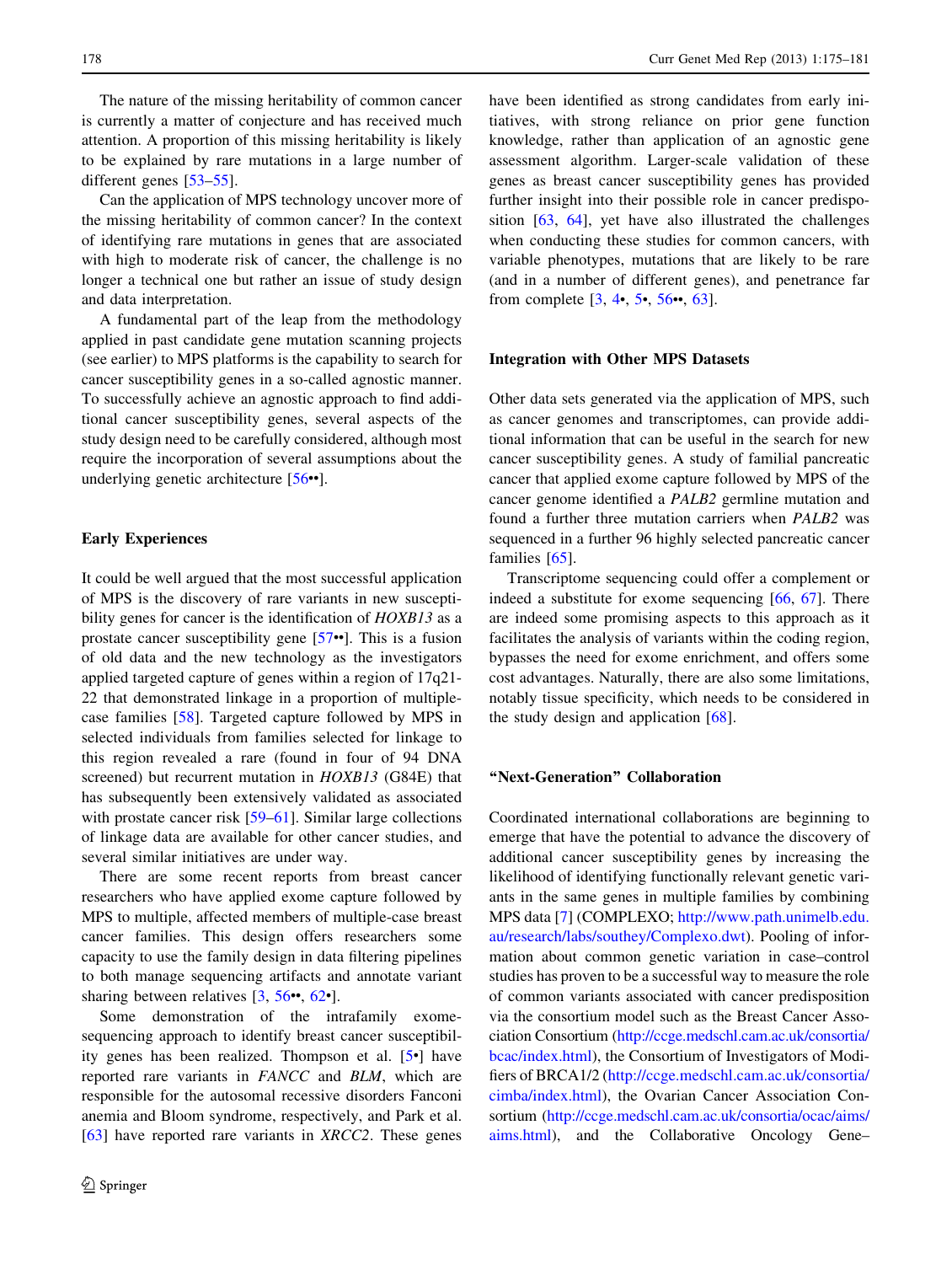<span id="page-4-0"></span>Environment Study (<http://www.cogseu.org>). However, combining data from MPS studies has additional challenges that demand refinement of our bioinformatics analysis pipelines to both handle the volume of data available and conform to data interpretation and filtering methods. International collaboration also offers the opportunity to gather the magnitude of resources necessary to validate potential cancer susceptibility genes identified via combined MPS studies. However, even with international coordination, the rarity of mutations in some of the yet to be identified cancer susceptibility genes may mean that empirical demonstration of an association with cancer risk is not possible, and that other, potentially functionally based, assays may need to be relied on.

## Conclusion

MPS has revealed the complexity of the human genome and has great potential to reveal more of the missing heritability of diseases such as common cancer. However, our current study designs and bioinformatic and computational approaches need to be refined to realize the full potential of MPS for it to contribute further to the identification of new cancer susceptibility genes.

Acknowledgments The author is a Senoir Research Fellow of the National Health and Medical Research Council (Australia) and a Group Leader of the Victorian Breast Cancer Research Consortium.

Disclosure M.C. Southey declares no conflicts of interest.

Human and Animal Rights and Informed Consent This article does not contain any studies with human or animal subjects performed by any of the authors.

## References

- 1. Asan, Xu Y, Jiang H, Tyler-Smith C, et al. Comprehensive comparison of three commercial human whole-exome capture platforms. Genome Biol. 2011;12(9):R95.
- 2. Clark MJ, Chen R, Lam HY, et al. Performance comparison of exome DNA sequencing technologies. Nat Biotechnol. 2011; 29(10):908–14.
- 3. Snape K, Ruark E, Tarpey P, et al. Predisposition gene identification in common cancers by exome sequencing: insights from familial breast cancer. Breast Cancer Res Treat. 2012;134(1):429–33.
- 4. Park DJ, Lesueur F, Nguyen-Dumont T, et al. Rare mutations in XRCC2 increase the risk of breast cancer. Am J Hum Genet. 2012;90(4):734–9. An early example of the application of MPS in the setting of multiple-case breast cancer families designed to identify new breast cancer susceptibility genes.
- 5. Thompson ER, Doyle MA, Ryland GL, et al. Exome sequencing identifies rare deleterious mutations in DNA repair genes FANCC and BLM as potential breast cancer susceptibility alleles. PLoS Genet. 2012;8(9):e1002894. An early example of the application

of MPS in the setting of multiple-case breast cancer families designed to identify new breast cancer susceptibility genes.

- 6. DeRycke MS, Gunawardena SR, Middha S, et al. Identification of novel variants in colorectal cancer families by high-throughput exome sequencing. Cancer Epidemiol Biomarkers Prev. 2013 (in press).
- 7. •• Southey MC, Park DJ, Nguyen-Dumont T, et al. COMPLEXO: identifying the missing heritability of breast cancer via next generation collaboration. Breast Cancer Res. 2013 (in press). This letter describes an international collaboration that could expedite the identification of new breast cancer susceptibility genes that could provide a useful working model for research into other complex diseases.
- 8. Ku CS, Naidoo N, Pawitan Y. Revisiting Mendelian disorders through exome sequencing. Hum Genet. 2011;129(4):351–70.
- 9. Genomes Project Consortium, Abecasis GR, Altshuler D, et al. A map of human genome variation from population-scale sequencing. Nature. 2010;467(7319):1061–73.
- 10. Bogliolo M, Schuster B, Stoepker C, et al. Mutations in ERCC4, encoding the DNA-repair endonuclease XPF, cause Fanconi anemia. Am J Hum Genet. 2013;92(5):800–6.
- 11. Comino-Méndez I, Gracia-Aznárez FJ, Schiavi F, et al. Exome sequencing identifies MAX mutations as a cause of hereditary pheochromocytoma. Nat Genet. 2011;43(7):663–7.
- 12. Gilissen C, Hoischen A, Brunner HG, et al. Unlocking Mendelian disease using exome sequencing. Genome Biol. 2011;12(9):228.
- 13. Rabbani B, Mahdieh N, Hosomichi K, et al. Next-generation sequencing: impact of exome sequencing in characterizing Mendelian disorders. J Hum Genet. 2012;57(10):621–32.
- 14. Sanger F, Air GM, Barrell BG, et al. Nucleotide sequence of bacteriophage phi X174 DNA. Nature. 1977;265(5596):687–95.
- 15. Glusman G. Clinical applications of sequencing take center stage. Genome Biol. 2013;14(3):303.
- 16. Sikkema-Raddatz B, Johansson LF, de Boer EN, et al. Targeted next-generation sequencing can replace Sanger sequencing in clinical diagnostics. Hum Mutat. 2013;34(7):1035–42.
- 17. Rattenberry E, Vialard L, Yeung A, et al. A comprehensive next generation sequencing based genetic testing strategy to improve diagnosis of inherited pheochromocytoma and paraganglioma. J Clin Endocrinol Metab. 2013. doi:[10.1210/jc.2013-1319.](http://dx.doi.org/10.1210/jc.2013-1319)
- 18. Southey MC, Tesoriero A, Young MA, et al. A specific GFP expression assay, penetrance estimate, and histological assessment for a putative splice site mutation in BRCA1. Hum Mutat. 2003;22(1):86–91.
- 19. Goldgar DE, Easton DF, Deffenbaugh AM, et al. Integrated evaluation of DNA sequence variants of unknown clinical significance: application to BRCA1 and BRCA2. Am J Hum Genet. 2004;75(4):535–44.
- 20. Tesoriero AA, Wong EM, Jenkins MA, et al. Molecular characterization and cancer risk associated with BRCA1 and BRCA2 splice site variants identified in multiple-case breast cancer families. Hum Mutat. 2005;26(5):495.
- 21. Easton DF, Deffenbaugh AM, Pruss D, et al. A systematic genetic assessment of 1,433 sequence variants of unknown clinical significance in the BRCA1 and BRCA2 breast cancer-predisposition genes. Am J Hum Genet. 2007;81(5):873–83.
- 22. Tavtigian SV, Byrnes GB, Goldgar DE, et al. Classification of rare missense substitutions, using risk surfaces, with genetic- and molecular-epidemiology applications. Hum Mutat. 2008;29(11):1342–54.
- 23. Tavtigian SV, Greenblatt MS, Lesueur F, et al. In silico analysis of missense substitutions using sequence-alignment based methods. Hum Mutat. 2008;29(11):1327–36.
- 24. Miyoshi Y, Ando H, Nagase H, et al. Germ-line mutations of the APC gene in 53 familial adenomatous polyposis patients. Proc Natl Acad Sci USA. 1992;89(10):4452–6.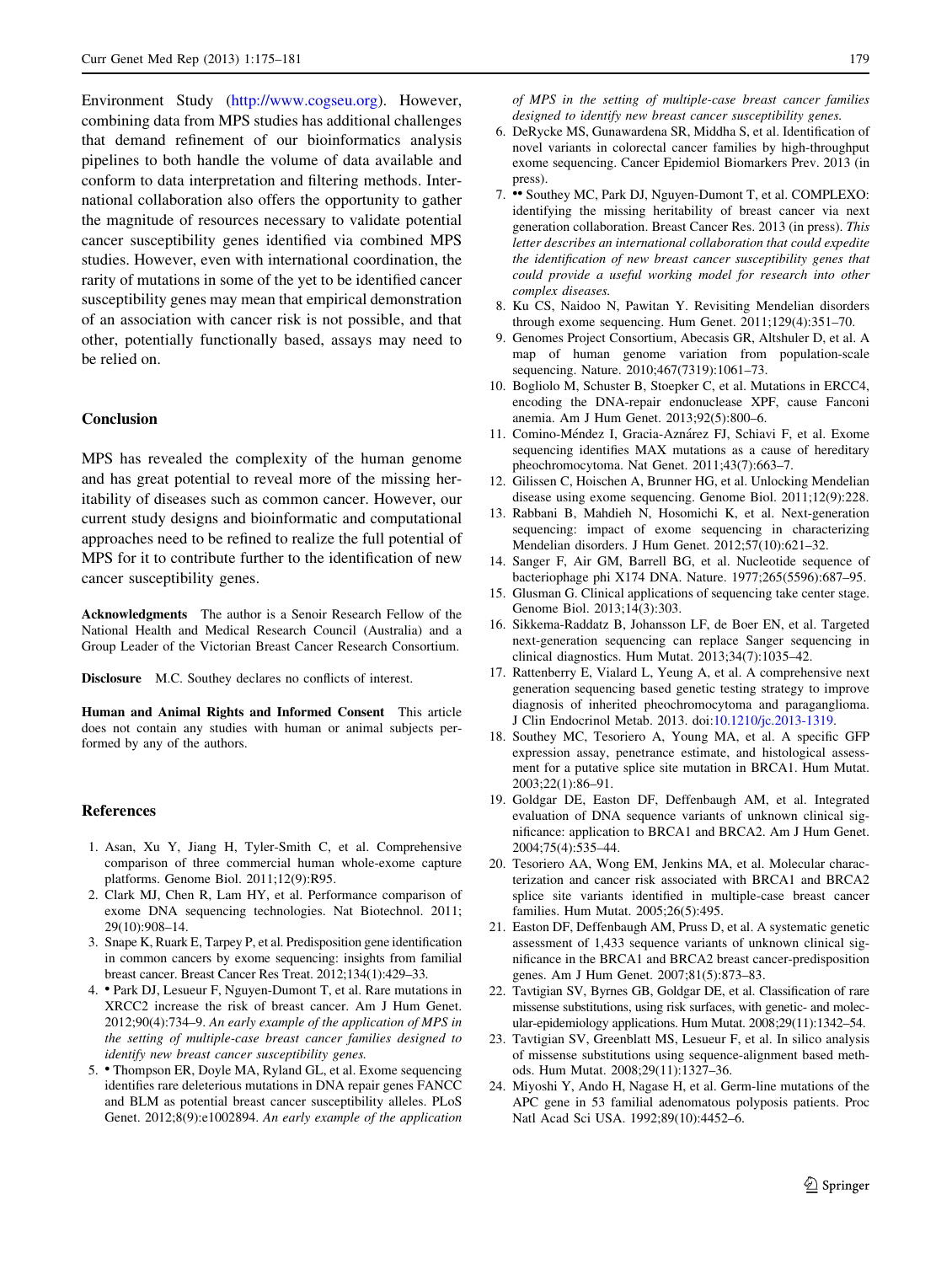- <span id="page-5-0"></span>25. Leppert M, Dobbs M, Scambler P, et al. The gene for familial polyposis coli maps to the long arm of chromosome 5. Science. 1987;238(4832):1411–3.
- 26. Nakamura Y, Lathrop M, Leppert M, et al. Localization of the genetic defect in familial adenomatous polyposis within a small region of chromosome 5. Am J Hum Genet. 1988;43(5):638–44.
- 27. Goldgar DE, Fields P, Lewis CM, et al. A large kindred with 17qlinked breast and ovarian cancer: genetic, phenotypic, and genealogical analysis. J Natl Cancer Inst. 1994;86(3):200–9.
- 28. Miki Y, Swensen J, Shattuck-Eidens D, et al. A strong candidate for the breast and ovarian cancer susceptibility gene BRCA1. Science. 1994;266(5182):66-71.
- 29. Wooster R, Neuhausen SL, Mangion J, et al. Localization of a breast cancer susceptibility gene, BRCA2, to chromosome 13q12-13. Science. 1994;265(5181):2088–90.
- 30. Stratton MR, Ford D, Neuhasen S, et al. Familial male breast cancer is not linked to the BRCA1 locus on chromosome 17q. Nat Genet. 1994;7(1):103–7.
- 31. Spurdle AB, Whiley PJ, Thompson B, et al. BRCA1 R1699Q variant displaying ambiguous functional abrogation confers intermediate breast and ovarian cancer risk. J Med Genet. 2012;49(8):525–32.
- 32. Nieuwenhuis MH, Vasen HF. Correlations between mutation site in APC and phenotype of familial adenomatous polyposis (FAP): a review of the literature. Crit Rev Oncol Hematol. 2007;61(2):153–61.
- 33. Cheadle JP, Sampson JR. Exposing the MYtH about base excision repair and human inherited disease. Hum Mol Genet. 2003;12 Spec No 2:R159–65.
- 34. Al-Tassan N, Chmiel NH, Maynard J, et al. Inherited variants of MYH associated with somatic  $G:C \rightarrow T:A$  mutations in colorectal tumors. Nat Genet. 2002;30(2):227–32.
- 35. Rahman N, Seal S, Thompson D, et al. PALB2, which encodes a BRCA2-interacting protein, is a breast cancer susceptibility gene. Nat Genet. 2007;39(2):165–7.
- 36. Xia B, Dorsman JC, Ameziane N, et al. Fanconi anemia is associated with a defect in the BRCA2 partner PALB2. Nat Genet. 2007;39(2):159–61.
- 37. Reid S, Schindler D, Hanenberg H, et al. Biallelic mutations in PALB2 cause Fanconi anemia subtype FA-N and predispose to childhood cancer. Nat Genet. 2007;39(2):162–4.
- 38. Morak M, Laner A, Bacher U, et al. MUTYH-associated polyposis—variability of the clinical phenotype in patients with biallelic and monoallelic MUTYH mutations and report on novel mutations. Clin Genet. 2010;78(4):353–63.
- 39. Eng C, Brody LC, Wagner TM, et al. Interpreting epidemiological research: blinded comparison of methods used to estimate the prevalence of inherited mutations in BRCA1. J Med Genet. 2001;38(12):824–33.
- 40. Garritano S, Gemignani F, Palmero EI, et al. Detailed haplotype analysis at the TP53 locus in p.R337H mutation carriers in the population of southern Brazil: evidence for a founder effect. Hum Mutat. 2010;31(2):143–50.
- 41. Tavtigian SV, Oefner PJ, Babikyan D, et al. Rare, evolutionarily unlikely missense substitutions in ATM confer increased risk of breast cancer. Am J Hum Genet. 2009;85(4):427–46.
- 42. Le Calvez-Kelm F, Lesueur F, Damiola F, et al. Rare, evolutionarily unlikely missense substitutions in CHEK2 contribute to breast cancer susceptibility: results from a breast cancer family registry case–control mutation-screening study. Breast Cancer Res. 2011;13(1):R6.
- 43. Win AK, Cleary SP, Dowty JG, et al. Cancer risks for monoallelic MUTYH mutation carriers with a family history of colorectal cancer. Int J Cancer. 2011;129(9):2256–62.
- 44. Edwards SM, Kote-Jarai Z, Meitz J, et al. Two percent of men with early-onset prostate cancer harbor germline mutations in the BRCA2 gene. Am J Hum Genet. 2003;72(1):1–12.
- 45. Kote-Jarai Z, Leongamornlert D, Saunders E, et al. BRCA2 is a moderate penetrance gene contributing to young-onset prostate cancer: implications for genetic testing in prostate cancer patients. Br J Cancer. 2011;105(8):1230–4.
- 46. Bernstein JL, Teraoka S, Southey MC, et al. Population-based estimates of breast cancer risks associated with ATM gene variants c.7271T $>G$  and c.1066-6T $>G$  (IVS10-6T $>G$ ) from the Breast Cancer Family Registry. Hum Mutat. 2006;27(11):1122–8.
- 47. Chenevix-Trench G, Spurdle AB, Gatei M, et al. Dominant negative ATM mutations in breast cancer families. J Natl Cancer Inst. 2002;94(3):205–15.
- 48. Goldgar DE, Healey S, Dowty JG, et al. Rare variants in the ATM gene and risk of breast cancer. Breast Cancer Res. 2011;13(4):R73.
- 49. Southey MC, Teo ZL, Dowty JG, et al. A PALB2 mutation associated with high risk of breast cancer. Breast Cancer Res. 2010;12(6):R109. doi[:10.1186/bcr2796](http://dx.doi.org/10.1186/bcr2796).
- 50. Erkko H, Dowty JG, Nikkila¨ J, et al. Penetrance analysis of the PALB2 c.1592delT founder mutation. Clin Cancer Res. 2008;14(14):4667–71.
- 51. Michailidou K, Hall P, Gonzalez-Neira A, et al. Large-scale genotyping identifies 41 new loci associated with breast cancer risk. Nat Genet. 2013;45(4):353–61, 361e1–2.
- 52. Eeles RA, Olama AA, Benlloch S, et al. Identification of 23 new prostate cancer susceptibility loci using the iCOGS custom genotyping array. Nat Genet. 2013;45(4):385–91, 391e1–2.
- 53. Smith P, McGuffog L, Easton DF, et al. A genome wide linkage search for breast cancer susceptibility genes. Gene Chromosome Canc. 2006;45(7):646–55.
- 54. Cicek MS, Cunningham JM, Fridley BL, et al. Colorectal cancer linkage on chromosomes 4q21, 8q13, 12q24, and 15q22. PLoS One. 2012;7(5):e38175. doi:[10.1371/journal.pone.0038175](http://dx.doi.org/10.1371/journal.pone.0038175).
- 55. Christensen GB, Baffoe-Bonnie AB, George A, et al. Genomewide linkage analysis of 1,233 prostate cancer pedigrees from the International Consortium for Prostate Cancer Genetics using novel sumLINK and sumLOD analyses. Prostate. 2010;70(7):735–44.
- 56. •• Feng BJ, Tavtigian SV, Southey MC, et al. Design considerations for massively parallel sequencing studies of complex human disease. PLoS One. 2011;6(8):e23221. Design considerations for studies applying MPS are fundamentally important to successful outcomes. This paper explores several aspects of design and associated assumptions.
- 57. •• Ewing CM, Ray AM, Lange EM, et al. Germline mutations in HOXB13 and prostate-cancer risk. N Engl J Med. 2012;366(2): 141–9. Identification of HOXB13 as a prostate cancer susceptibility gene via the application of targeted MPS utilizing information from previous linkage studies conducted in multiple-case prostate cancer families.
- 58. Lange EM, Robbins CM, Gillanders EM, et al. Fine-mapping the putative chromosome 17q21-22 prostate cancer susceptibility gene to a 10 cM region based on linkage analysis. Hum Genet. 2007;121(1):49–55.
- 59. Chen Z, Greenwood C, Isaacs WB, et al. The G84E mutation of HOXB13 is associated with increased risk for prostate cancer: results from the REDUCE trial. Carcinogenesis. 2013;34(6):1260–4.
- 60. MacInnis RJ, Severi G, Baglietto L, et al. Population-based estimate of prostate cancer risk for carriers of the HOXB13 missense mutation G84E. PLoS One. 2013;8(2):e54727.
- 61. Xu J, Lange EM, Lu L, et al. HOXB13 is a susceptibility gene for prostate cancer: results from the International Consortium for Prostate Cancer Genetics (ICPCG). Hum Genet. 2013;132(1):5–14.
- 62. Pope BJ, Nguyen-Dumont T, Odefrey F, et al. FAVR (Filtering and Annotation of Variants that are Rare): methods to facilitate the analysis of rare germline genetic variants from massively parallel sequencing datasets. BMC Bioinformatics. 2013;25(14):65. Bioinformatic and analytical pipelines for analysis of MPS data need further development to support scientific questions being asked